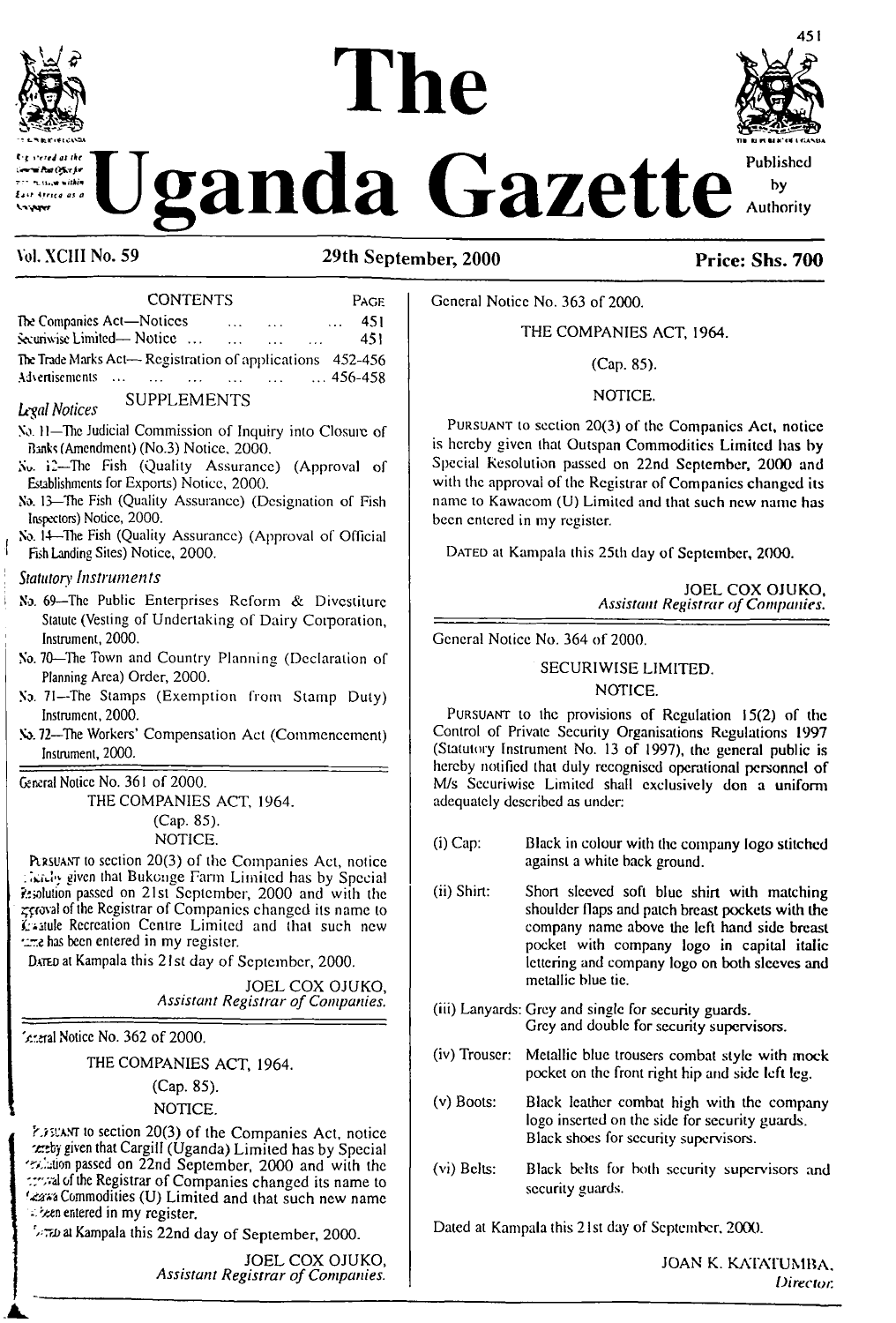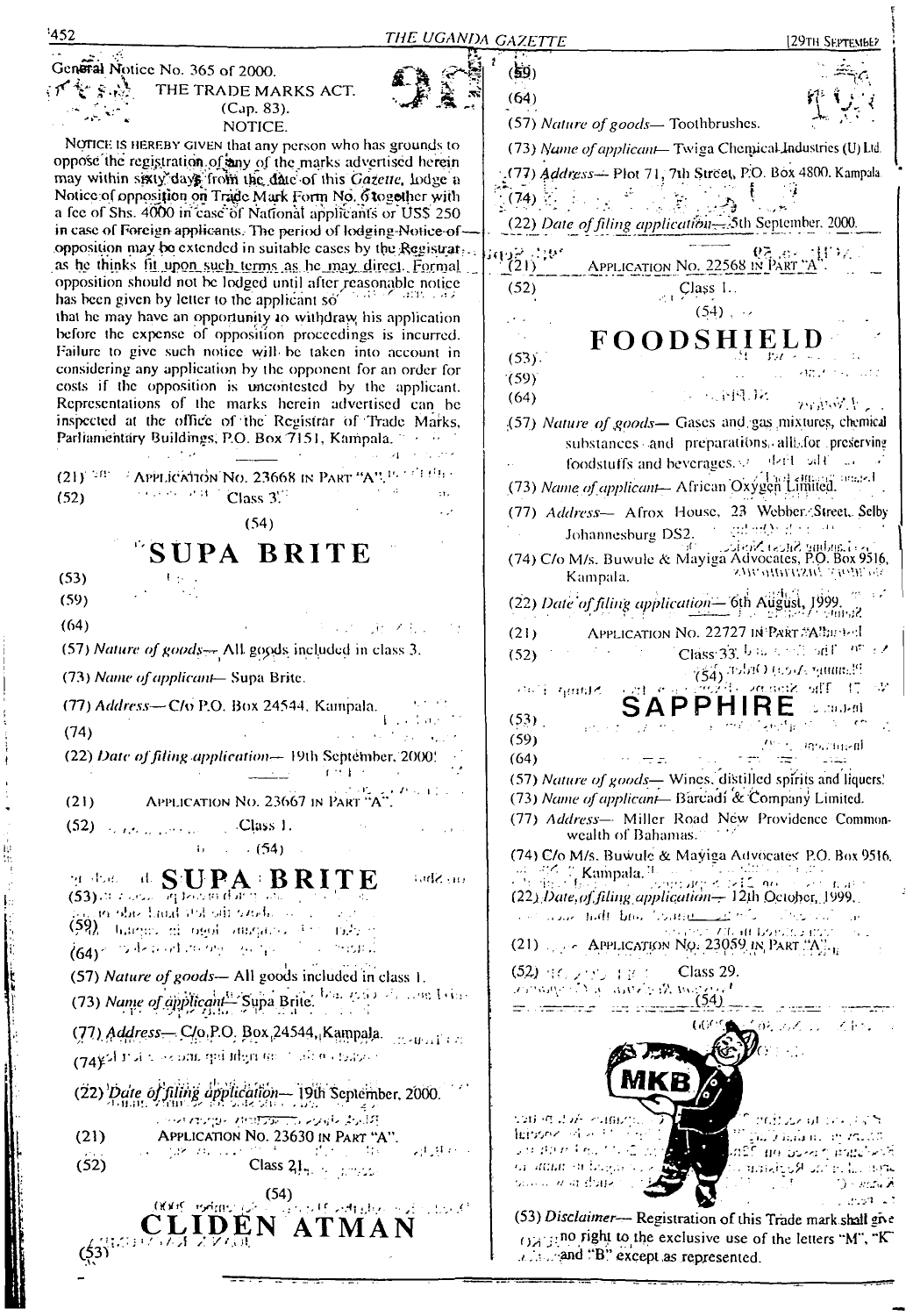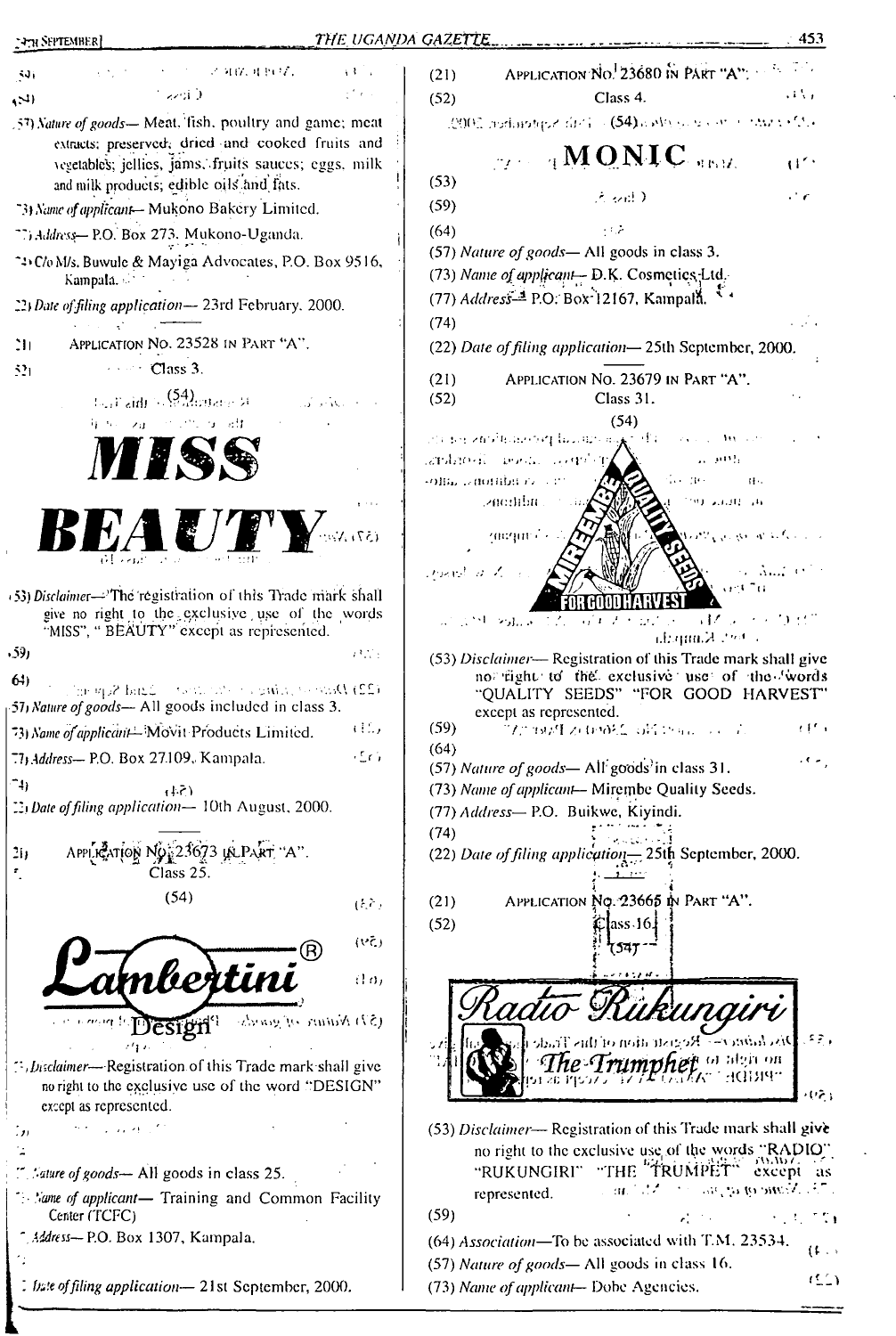(77) *Address—* P.O. Box 5191, Kampala.

- (74)
- (22) *Date offiling application—* 18th September, 2000.
- (21) <sup>A</sup>pplication <sup>N</sup>o. <sup>23582</sup> in <sup>P</sup>art "A".
- (52) Class 5.

(54)

**SPONDOR**

- (53)
- (59)
- (64)
- (57) *Nature ofgoods—* Pharmaceutical preparations for the treatment of pain, epilepsy, mood disorders, anxiety, oncology, cardiovascular conditions, autoimmune deficiency and related conditions.
- (73) *Name ofapplicant—* Parke, Davis & Company.
- (77) *Address—* 201 Tabor Road, Morris Plains, New Jersey, 07950, U.S.A.
- (74) C/o M/s. Magezi, Ibale & Co. Advocates, P.O. Box 10969, Kampala.
- (22) *Date offiling application-* 28th August, 2000.
- (21) Application No. <sup>23660</sup> in <sup>P</sup>art "A".
- (52) Class 30.

(54)



- (53) *Disclaimer* Registration of this Trade mark shall give no right to the exclusive use of the words "CHAI" "PRIDE" "AMAJAANI" except as represented.
- (59)
- (64)
- (57) *Nature ofgoods—* Tea.
- (73) *Name ofapplicant—* Muhangi Cosmas and Sons.
- (77) *Address* P.O. Box 45, Bushenyi.
- (74)
- (22) *Date offiling application—* 14th September, 2000.



(53) *Disclaimer—* Registration of this Trade mark shall gi\e no right to the exclusive use of the letters "S.B" except as represented.

(59)

(64)

(57) *Nature ofgoods—* Pens, papers, adhesive for stationery and all items included in class 16.

(73) *Name ofapplicant*— Ball Pen Co. Ltd.

(77) *Address—* P.O. Box 8195, Kampala.

(74)

(22) *Date offiling application—* 22nd September, 2000.

- (21) Application No. <sup>23581</sup> in <sup>P</sup>art "A".
- (52) Class 5.

(54)

## SAPREE

- $(53)$
- (59)

(64)

- (57) *Nature ofgoods—* Pharmaceutical preparations for the treatment of pain, epilepsy, 'mood disorders, anxiety, oncology, cardiovascular conditions, autoimmune deficiency and related conditions.
- (73) *Name ofapplicant—* Parke, Davis & Company.
- (77) *Address—* 201 Tabor Road, Morris Plains, New Jersey. 07950, U.S.A.
- (74) C/o M/s. Magezi, Ibale & Co. Advocates, P.O. Box 10969, Kampala.
- (22) *Date offiling application—* 28th August, 2000.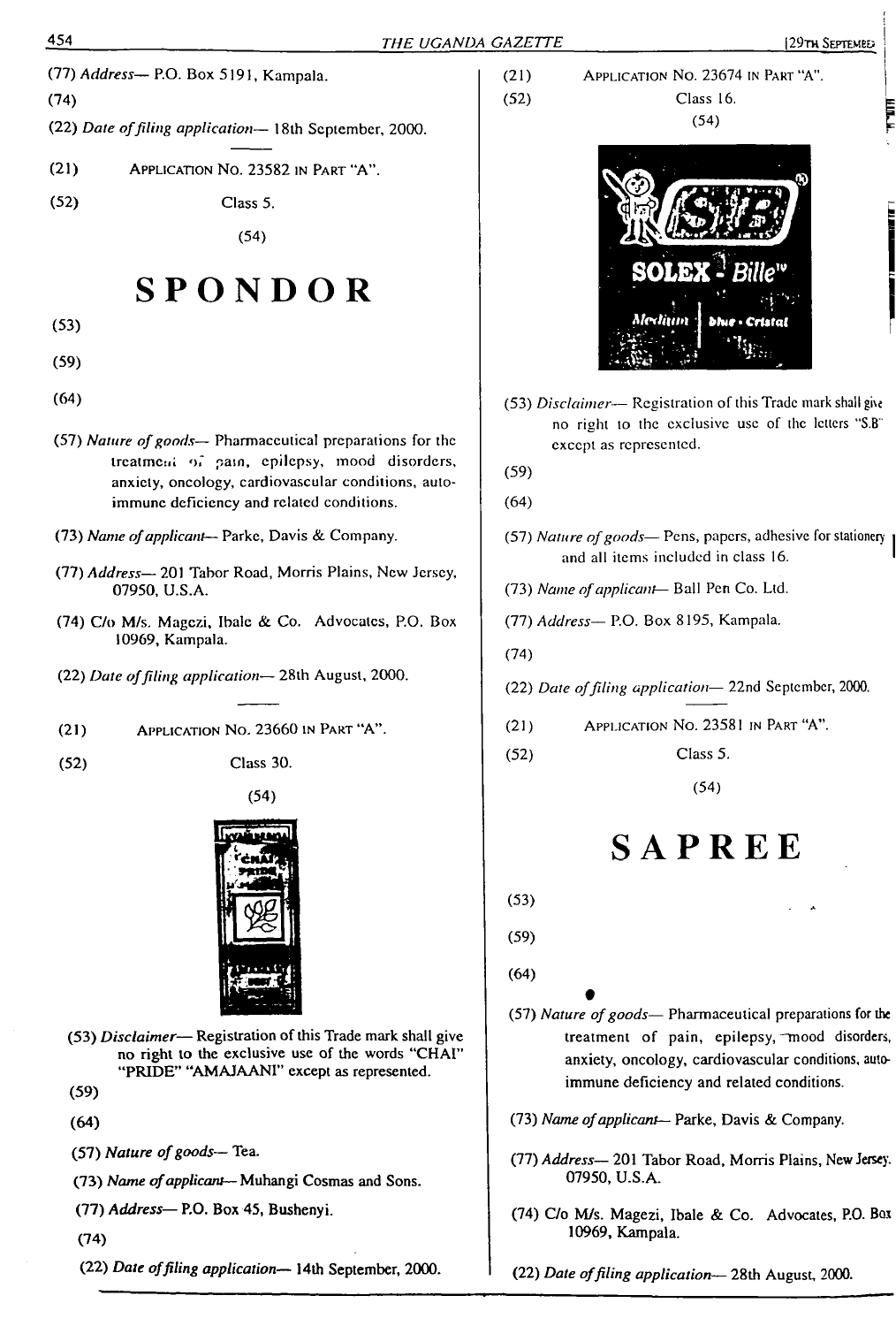

'22) *Date offiling application—* 14th July, 2000.

Kampala.

(22) *Date offiling application—* 14th July, 2000.

Kampala.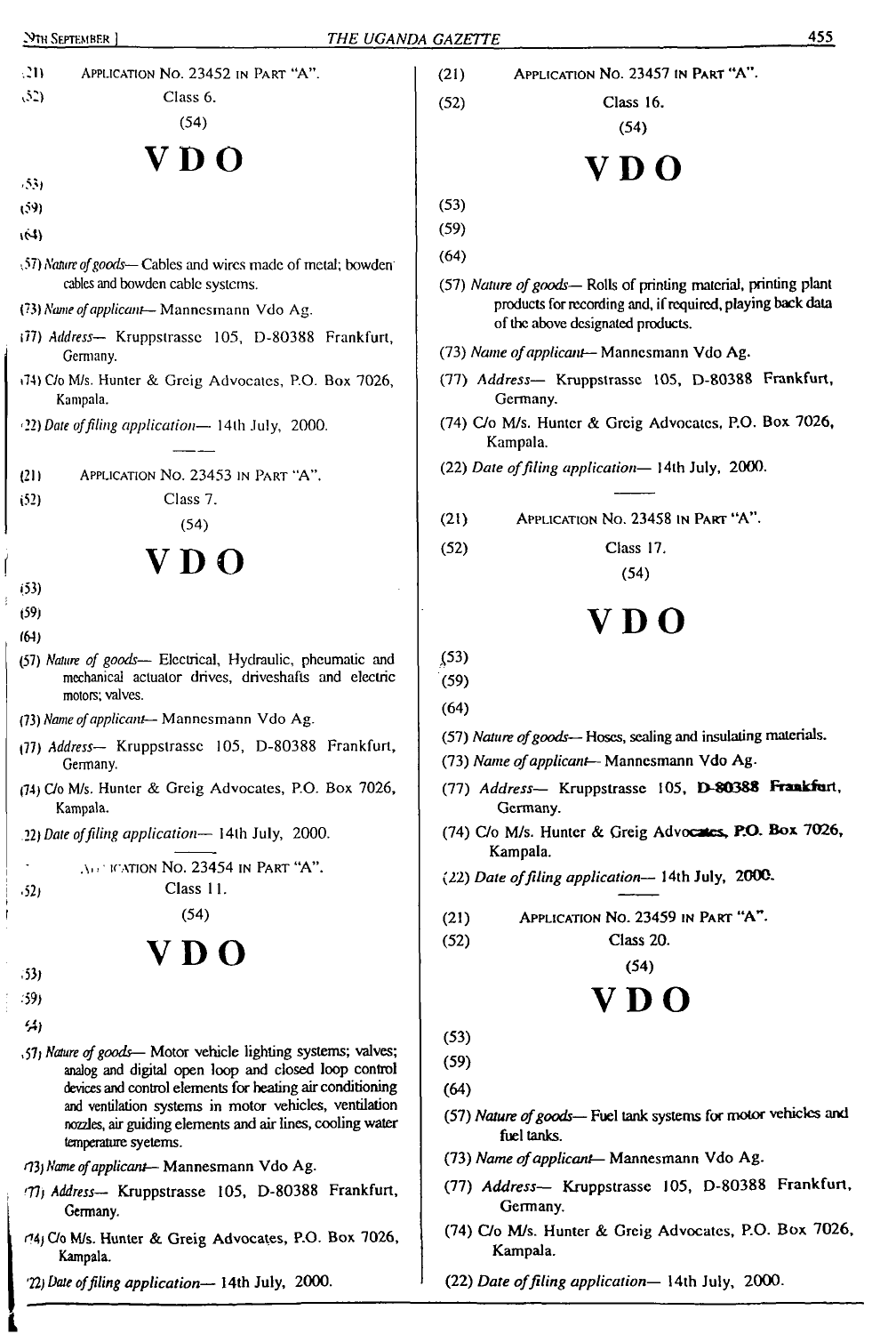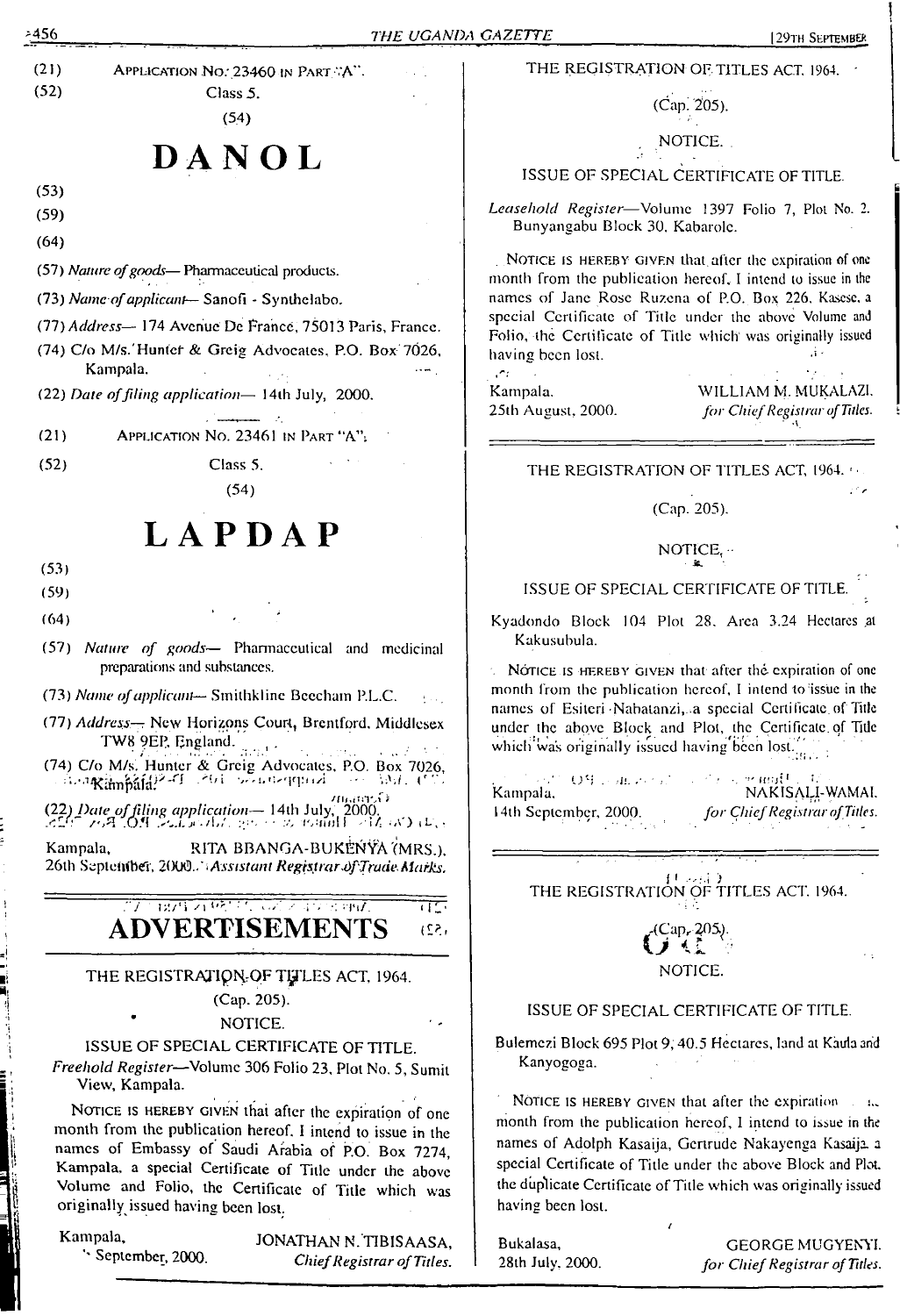## THE REGISTRATION OF TITLES ACT. 1964.

 $457$ 

| THE REGISTRATION OF TITLES ACT, 1964. |  |
|---------------------------------------|--|
|---------------------------------------|--|

(Cap. 205).

NOTICE.

ਾਲ ਬੰਨ ਸ਼ਾਂ ਵੱਲ ISSUE OF SPECIAL CERTIFICATE OF TITLE.  $\mu_{\rm ELO}$  ,  $\mu_{\rm E}$  and i um leg Balemezi Block 662 Plots 13 & 17, land at Bulanzi: ali

Nonce is HEREBY GIVEN that after the expiration of one example from the publication hereof. I intend to issue in the names of Silvesteri Sengendo, a special Certificate of Title ender the above Block and Plots, the duplicate Certificate of Title which was originally issued having been lost.<sup>*Hrang*</sup>

**CELLER ESSENTIAL** identifica- $4.623$  (1993)  $3.7$  (17 Bukalasa. **GEORGE MUGYENYI.** 24th July, 2000. The State of Section of Titles. IN THE HIGH COURT OF UGA ALA ALK NEW

<u>स्टॉलेज स्थापिका स्थित स्टब्स सारमाञ्जन न</u>  $\pm it$ THE REGISTRATION OF TITLES ACT, 1964. a consideration 別時 いっぽ  $_{\text{L} - i}$  (Cap. 205).

seems a priNOTICE, a contemporaril sait of ISSUE OF SPECIAL CERTIFICATE OF TITLE.

Lasehold Register-Volume 2129 Folio 22, Plot No. 6 Tucker Crescent, Kampala. Noracrow Arancos as

Nonce is HEREBY GIVEN that after the expiration of one month from the bublication hereof. I intend, to lissue in the sames of Joseph Behakanira of P.O. Box 9104, Kampala, a special Certificate of Title under the above Volume and Folio, the duplicate Certificate of Title which was originally issued having been lost, uncertainty and the mode all minoration the lookieation of this relevance and the looking to

**EDWARD KARIBWENDE-**Kampala, 29th September, 1998. for Chief Registrar of Titles. Pated at Kampala this 6th day of Seys and Co-

大部分 电存出

 $\Sigma$  and  $\Delta \alpha f$ 

THE REGISTRATION OF TITLES ACT, 1964.

Л Э/. Ч(Сар! 205); / Ч НИТ

48. ru20) NOTICE/

### ISSUE OF SPECIAL CERTIFICATE OF TITLE! A

Kyalondo Block 216 Plot 230, Area 3.24 Hectares at Buye. August, 2000, at the Registered Office, it was testing NOTICE IS HEREBY GIVEN that after the expiration of one exact from the publication hereof, Tintend to issue in the rates of Uganda Electricity Board of P.O., Box 7059, Azzpala, a special Certificate of Title under the above Exk and Plot, the Certificate of Title which was originally Dated this 1-hh day September. 20,bol nood grival bases

Kanpala, K. KHA RICH) **ZEFFLIOPIO ROBERT**  $25$  September, 2000;  $11.1$ for Chief Registrar of Titles.

(Cap. 205).

NOTICE.<br>1994 LELL 10 : 17 DELL 17 CERTIFICATE OF TITLE.<br>1996 SPECIAL CERTIFICATE OF TITLE. Kibuga Block 20 Plot 109, Area 0.90 Acres at Busegali

NOTICE IS HEREBY GIVEN that after the expiration of one month from the publication hereof. I intend to issue in the names of Samusoni Bawala Nkugwa of Gombe Ssabawaali Kyadondo, a special Certificate of Title under the above Block and Plot, the Certificate of Title which was originally issued having been lost. 30 of early and to concert differently

| Rampalne / LI-HOR    | OPIO ROBERT,                   |
|----------------------|--------------------------------|
| 6th September, 2000. | for Chief Registrar of Titles. |

THE REGISTRATION OF TITLES ACT, 1964. 1694 JUA 2:131 (Cap. 205) 37.33 ZEE 33 33 T NOTICE<sup>1</sup>

### ISSUE OF SPECIAL OERTIFICATE OF TITLE.

Leasehold Register-Volume 1448 Folio 24, Plot No. M als:464 Ntinda Industrial Area, Kampala. (Web 25 and 34 <sub>25</sub> NOTICE<sub>1</sub>IS HEREBY GIVEN that after the expiration of one month from the publication hereof. Lintend to issue in the names of Crost Foam Limited of P.O. Box 5475 j Kampala, a special Certificate of Title under the above Volume and Folio, the Certificate of Title which was originally issued having been lost. and avoid gamed board. Zhougho

Kampala, 20th September, 2000, EDWARD KARIBWENDE. for Chief Registrar of Titles.

THE REGISTRATION OF TITLES ACT, 1964.  $(Cap. 205)$ .

TOPE HOW WA TEINOTICE.TO SERVE HEL

ISSUE OF SPECIAL CERTIFICATE OF TITLE.

Leasehold Register-Volume 1504 Folio 10, Plot No. 111 Kyddondo Block/268/Mpigi) a/ F) FE HO F P2

L: NOTICE IS HEREBY GIVEN that after the expiration of one month from the publication hereof, I intend to issue in the names of Kaijuka Ellias Bagambana of P.O. Box 3188. Kampala, a special Certificate of Title under the above Volume, and Folio, the Certificate 1061 Title which was originally issued having been lost 11 (1) the set is this mash Kampalail // blit in short: EDWARD KARIBWENDE. 1201 for Chief Registrar of Titles: 22nd September, 2000.

A MITHE REGISTRATION OF TITLES ACT, 1964! A PAL

**ONE LOSE OF P-NOTICE** (2008) 2006 BY BE ISSUE OF SPECIAL CERTIFICATE OF TITLE.

Leasehold Register--Volume 11/Folio 20, Plot No. 76 ESCT OF SPECEN CPRETERING Read-phone CRE

NOTICE<sup>1</sup>IS HEREBY GIVEN that after the expiration of one month from the publication hereof, I intend to issue in the names of Amar Bin Said of P.O. Box 45 Kaliro, Busoga, a special Certificate of Title under the above Volume and Folio; the Certificate of Title which was originally issued! having been lost.

Kampala,  $(1, 1)$ 29th August, 2000.

ROBERT V. NYOMBI, for Chief Registrar of Titlès.

**TOTAL TO**